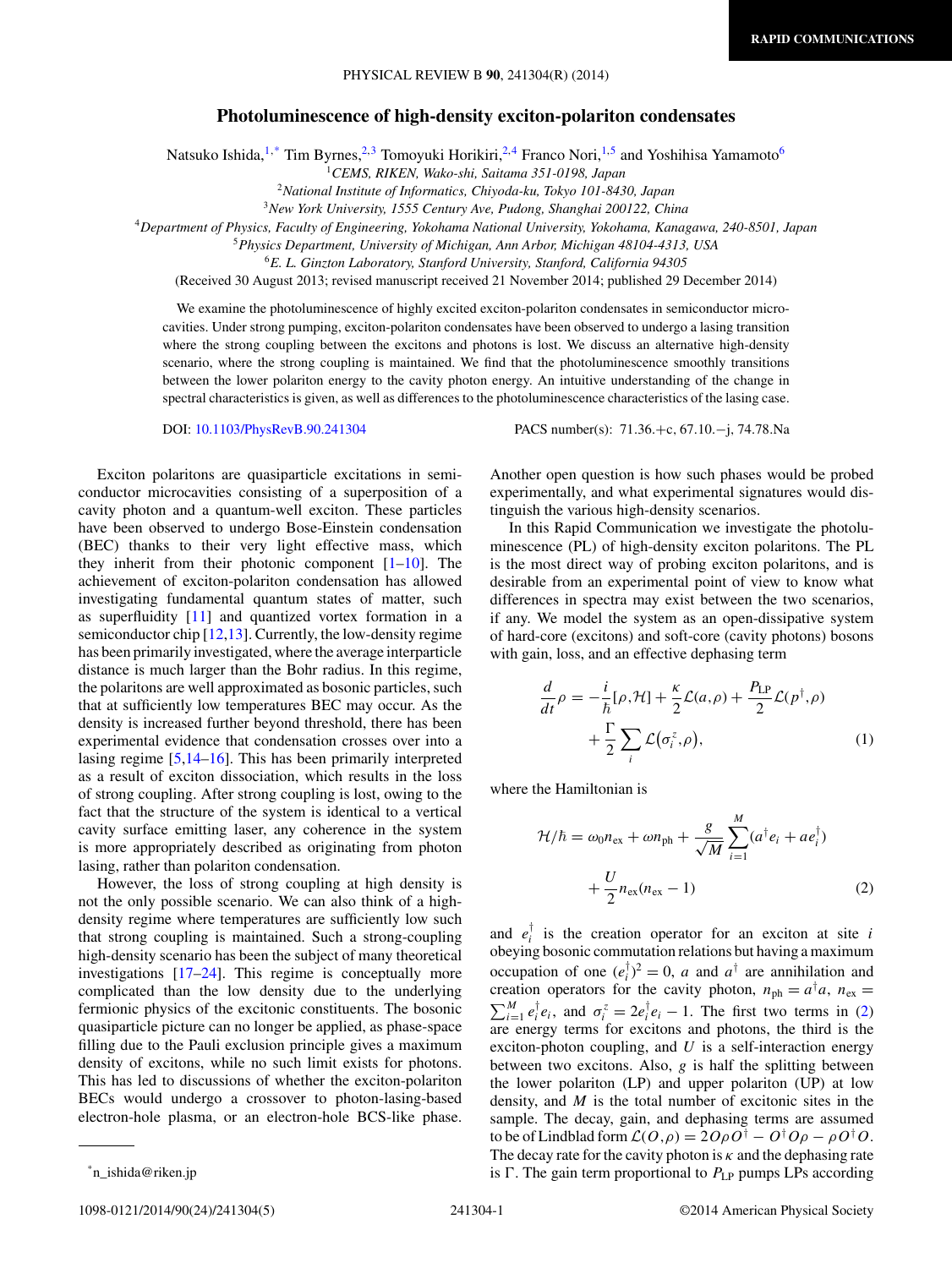## <span id="page-1-0"></span>ISHIDA, BYRNES, HORIKIRI, NORI, AND YAMAMOTO PHYSICAL REVIEW B **90**, 241304(R) (2014)



FIG. 1. (Color online) (a) The model considered in this Rapid Communication. LPs are pumped into the condensate from the reservoir modes ( $P_{\text{LP}}$ ). They decay from the condensate with either the exciton decay rate *γ* or the cavity photon decay rate *κ*. (b) PL measurement scheme: A laser injected into the semiconductor sample in which the quantum wells are embedded. Photonic PL is defined as the photon leakage from the sample surface. DBR stands for distributed Bragg reflector.

to  $p^{\dagger} \equiv \frac{1}{\sqrt{2}}$  $\overline{2}(\frac{1}{\sqrt{l}})$  $\frac{1}{\sqrt{M}}\sum_i e_i^{\dagger} - a^{\dagger}$ , where we have assumed zero  $detuning \omega_0 = \omega$ .

The basis of such a model is as follows (see Fig. 1). The pump laser initially excites polaritons at high energy and momenta, which cool via phonon emission along the LP dispersion [\[2\]](#page-3-0). As the polaritons cool to the vicinity of  $k = 0$ , a bottleneck develops where a large population of polaritons accumulate due to inefficient phonon cooling. Due to polariton-polariton interactions, the polaritons are now able to directly scatter into the condensate, with rate  $P_{LP}$  [\[25,26\]](#page-4-0). Due to exciton-photon coupling, the quasiparticle excitations at  $k = 0$  are approximated as polaritons (rather than photons or excitons), hence the pumping is with respect to *p*. To account for the effects of phase-space filling, the excitons have a hard-core nature with a maximum occupancy of *M*, which is dependent on the sample size. Related models in the context of polariton condensation were considered in Refs. [\[17,20,21\]](#page-4-0). In the context of quantum dots, similar models were considered in works such as Refs. [\[27–31\]](#page-4-0). However, these do not consider the above cooling mechanism leading to pumping of the condensate. In these works generally the pumping is therefore with respect to excitons or photons, rather than polaritons, as we consider here.

Figure 2(a) shows the dependence of the PL on the LP pumping rate (see Supplemental Material for calculational methods [\[32\]](#page-4-0)). At low density only the usual LP is visible due to the direct pumping of the lower energy branch. As the density is increased, the overall behavior is that the peak PL shifts from the LP energy toward the cavity photon energy, consistent with previous calculations presented in Refs. [\[18,20\]](#page-4-0). The linewidth of the PL spectra is typically of the order of the photon decay rate  $\kappa$  at low densities, but increases significantly as the pump power is raised [Fig. 2(b)]. As the high-density regime is reached, the linewidth narrows again to the photon decay rate  $\kappa$ , a behavior consistent with current experimental observations [\[33,34\]](#page-4-0) (see Supplemental Material showing additional experimental data). The mean number of cavity photons  $\langle n_{ph} \rangle$  and excitons  $\langle n_{ex} \rangle$  is shown in Fig.  $3(a)$ . At low pumping powers and at steady state, we see that the mean numbers of photons and excitons are of the same order, as would be expected from the low-density polariton picture. In the limit of zero density, there are exactly



FIG. 2. (Color online) PL of exciton-polariton condensates. Parameters are chosen with (a), (b) no dephasing  $\Gamma = 0$  and no interaction  $U = 0$ , (c) no dephasing  $\Gamma = 0$  and with interactions  $U/\kappa = 3$ , and (d) with dephasing  $\Gamma = \alpha P_{\text{LP}}$ ,  $\alpha = 10$ ,  $U/\kappa = 0$ . Common parameters are  $M = 3$ ,  $g/\kappa = 10$ , and the cavity photon energy  $\omega/\kappa = 1000$  is labeled with the dashed lines. In (c), the mean PL energy for  $U/\kappa = 3$  (solid line) and  $U/\kappa = 0$  (dotted line) are shown for comparison.

the same number of excitons and photons at zero detuning. At high densities, mean-field theory predicts that the wave function approaches [\[18\]](#page-4-0)

$$
\exp[\lambda a^{\dagger} - \lambda^2/2] \prod_i \frac{1}{\sqrt{2}} (1 - e_i^{\dagger}) |0\rangle, \tag{3}
$$

where  $\lambda$  is the coherent amplitude of the light. Our numerics show that for high pumping rates the exciton number per site  $\langle n_{\rm ex} \rangle/M$  approaches 0.5, in agreement with this. In contrast, we see that the cavity photon number continues to increase with pumping strength. This is due to the soft-core nature of photons, which unlike the excitons, do not have to obey the Pauli exclusion principle. As the density increases further, the large photonic population starts to dominate the dynamics of the system. In Ref. [\[18\]](#page-4-0), this dominant photon population



FIG. 3. (Color online) (a) The mean number of cavity photons  $\langle n_{ph} \rangle$  and excitons  $\langle n_{ex} \rangle$  for  $\Gamma = 0$ . (b) The exciton-photon coherence parameter  $\langle X \rangle = \frac{1}{\sqrt{M}} \langle a^{\dagger} \sum_{i} e_i + a \sum_{i} e_i^{\dagger} \rangle$ . The parameters used are  $g/\kappa = 10$ ,  $\omega/\kappa = 1000$ , and  $M = 3$ .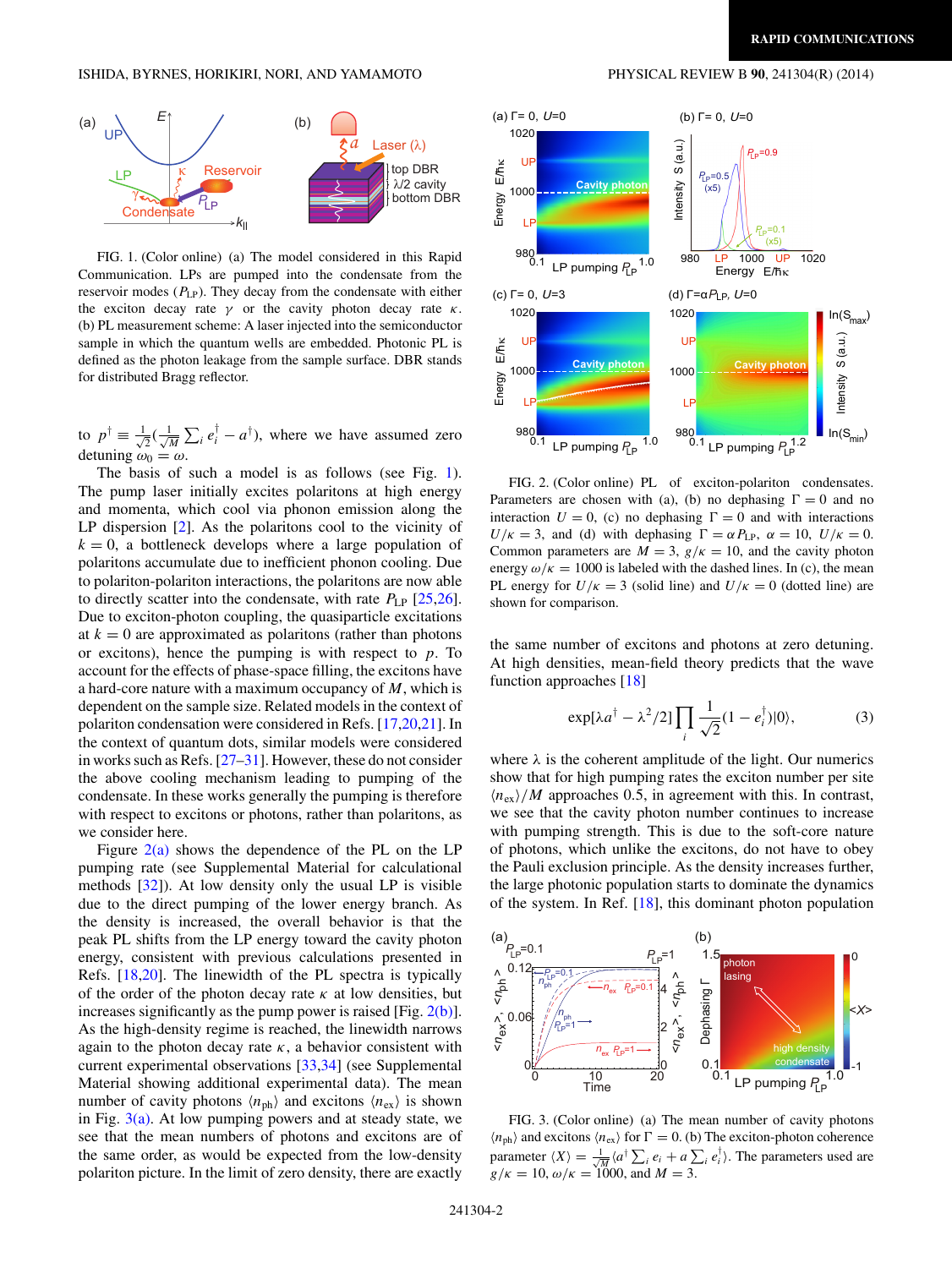caused an effective binding of electrons and holes with a reduced Bohr radius.

The shift of the PL spectrum from LP to cavity photon energy can be understood as follows. As the density approaches and exceeds the Mott density  $[n_{\text{Mott}} = 1/(\pi a_B^2)$ , where  $a_B$  is the exciton Bohr radius], the photon population increases beyond the exciton population due to phase-space filling. Using the high-density mean-field wave function  $(3)$ , the energy of the high-density states can be evaluated to be  $E(n_{\text{ph}}) = \omega_0 M/2 + n_{\text{ph}}\omega - g\sqrt{M n_{\text{ph}}} + UM(M - \omega)$ 1)/8, where we have used the fact that  $\lambda^2 = n_{ph}$ . As the PL emission corresponds to a loss of a single photon, let us consider the removal of a single photon from the system. The transition energy is then  $\Delta E = E(n_{ph}) - E(n_{ph} - 1) =$  $\omega - \frac{g}{2} \sqrt{\frac{M}{n_{ph}}} \rightarrow \omega$ , when  $n_{ph}$  is large. Thus as the system evolves towards high density, the peak PL approaches the cavity photon energy*ω*. This general behavior holds even in the presence of polariton-polariton interactions [Fig. [2\(c\)\]](#page-1-0). While there is a blue shift to the spectrum as the density increases, we still see the same general behavior where the peak PL energy shifts towards the cavity photon energy. Eventually the PL converges to the cavity photon energy as the particles in the system are primarily photonlike [Fig.  $2(b)$ ], which do not possess an interaction.

We note that despite the similarity of the model to resonance fluorescence, there is no characteristic of a Mollow's triplet spectrum. The largest factor which explains the lack of side peaks is the way in which the PL is being measured. The PL spectrum for exciton polaritons is measured by accessing the light which escapes out of the microcavity. In general the photon decay rate is much faster than the exciton spontaneous decay. This means that the appropriate two-time correlation function to be calculated in the PL is between the cavity photons, and not the excitons. In order to reproduce Mollow's triplet spectrum, it is necessary to evaluate the two-time correlation between the matter (or exciton in this case) operators, not the photon operators. As discussed in Refs. [\[18,35\]](#page-4-0), this gives a completely different set of transitions, which gives rise to side peaks, but are absent here. A secondary difference between the two scenarios is that resonance fluorescence starts in the weak-coupling regime, but in this case the excitons strongly couple to the photons even at low densities. Thus the transition from the LP energy to the cavity photon energy as seen in Fig.  $2(a)$  is absent in Mollow's triplet spectrum, where the central peak is pinned to the cavity photon energy. The evolution of the spectrum from the LP energy to the cavity photon energy is similar to that known from highly excited quantum dots in the strong-coupling regime [\[18,35\]](#page-4-0). In comparison to the quantum dot case, the PL spectrum evolves from the LP energy to the cavity photon energy more smoothly, which is due to the increased number of possible optical transitions. This confirms the original prediction of Ref. [\[18\]](#page-4-0) which was based on a mean-field calculation.

We now compare the PL to the lasing scenario described in the introduction. In this case, the strong laser pumping adds a dephasing effect to diminish the strong coupling between excitons and photons, modeled by the term proportional to  $\Gamma$ in [\(1\)](#page-0-0). This may occur, for example, due to the presence of a large population of electrons and holes that are excited by the nonresonant laser. In a realistic experiment, it is likely that the amount of dephasing  $\Gamma$  depends on the lower polariton pumping *P*LP. Increasing the pumping contributes to effects such as heating of the semiconductor sample which results in increasing  $\Gamma$ . To model this, we use a phenomenological relation  $\Gamma = \alpha P_{\text{LP}}$ . We see in Fig. [2\(d\)](#page-1-0) that this causes a discontinuous jump between LP and cavity photon energy, due to the increased dephasing. Thus, in this regime, excitons and photons coexist with no superposition between the two. As the energy of a photon is then not modified from its original cavity photon energy, the PL emerges at this energy when the dephasing is large. This is in contrast to the smooth evolution of the peak PL without dephasing in Fig.  $2(a)$ . In a photon-lasing scenario, one may wonder about the validity of the polariton pump model that we use in  $(1)$ . While it is more conventional to pump in either the exciton or photon basis in this regime, due to the large dephasing  $\Gamma$ , polaritons are dephased immediately into half photons and excitons. Thus, regardless of the pumping scheme, photon lasing is achieved, and at equilibrium no exciton-photon superposition is present.

The general behavior of the system may be summarized by drawing a phase diagram as shown in Fig. [3\(b\).](#page-1-0) Here we plot the exciton-photon coherence parameter, defined as the expectation value at steady state of  $X = \frac{1}{\sqrt{M}} (a^{\dagger} \sum_{i} e_i + a^{\dagger})$  $a \sum_i e_i^{\dagger}$ ). For a photon laser, we expect that this parameter is zero as photons and excitons are not present as a superposition in this regime. For a high-density polariton condensate, strong coupling can persist to high densities, which allows for this expectation value to take a nonzero value. We see that for large dephasing this parameter is zero, consistent with photon lasing, while large values are taken when the dephasing is small and strong pumping is present. This points to the presence of generally two possible phases, of photon lasing and a high-density polariton condensate, with a crossover connecting the two [\[24\]](#page-4-0). Strong pumping is seen to compensate somewhat for a large dephasing, which can be attributed to the large photon number reinforcing the coherence-generating term in [\(2\)](#page-0-0) due to bosonic amplification.

The above cases have been restricted to the steady-state regime where a constant pump *P*LP is used. In a realistic experimental situation probing the high-density regime, a pulsed excitation is typically used in order to excite the condensate due to limitations in the laser power [\[33,34\]](#page-4-0). It is therefore a relevant question whether the inherent transient dynamics of the pumping gives any qualitative differences to the PL spectra. In order to simulate the pulsed excitation, the LP pump profile is assumed to take the form

$$
P(t) = \begin{cases} P_{\text{LP}}^{\text{max}} \exp[-\gamma t] & (t \ge 0), \\ 0 & (t < 0). \end{cases} \tag{4}
$$

Here  $\gamma$  is the decay rate of the excitons, and the zero of time is taken to be the moment the pulsed excitation is commenced. Typically, the duration of the pulsed excitation is extremely short (approximately picoseconds), hence one may wonder why the relatively long time scale of  $1/\gamma$  associated with the exciton lifetime is used in the exponential decay. After the initial excitation, excitons cool relatively slowly and accumulate in the reservoir, some of which may contribute to the condensate, and others decaying within the exciton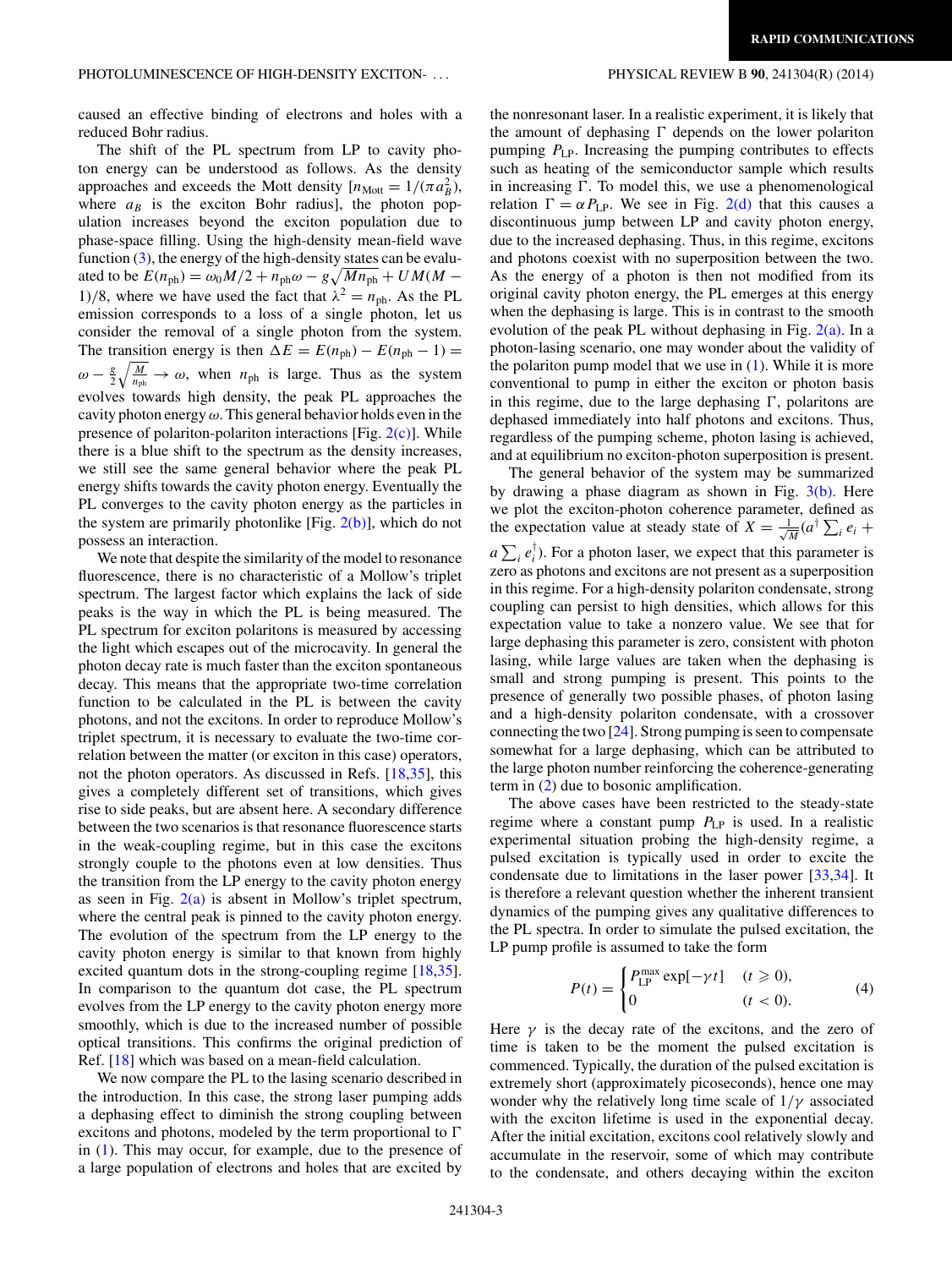<span id="page-3-0"></span>

FIG. 4. (Color online) Time evolution of (a) the mean number of cavity photons  $\langle n_{ph} \rangle$  and excitons  $\langle n_{ex} \rangle / M$  and (b) the photoluminescence pumped by a time-dependent *P*LP. The dashed line indicates the cavity photon energy. The parameters used are  $g/\kappa = 10$ ,  $\omega/\kappa =$ 1000,  $\Gamma = 0$ ,  $\gamma / \kappa = 0.01$ ,  $P_{\text{LP}}^{\text{max}} = 0.88$ , and  $M = 3$ .

lifetime. Therefore, in terms of the pumping of the condensate in Fig. [1,](#page-1-0) the reservoir exists for a time ∼1*/γ* after which the reservoir depletes due to the finite lifetime of the excitons.

Figure 4 shows the PL for the pulsed-pump model. We see that the PL has a strong peak close to the cavity photon energy and decays towards the LP energy. The behavior is consistent with the results for constant pumping, but with a time dependence to the density. The time scale of the transition is of the order of the exciton lifetime, which is a direct consequence of the pumping profile used. The dynamics occurs on this time scale as the photon lifetime is much shorter than the exciton lifetime, which means that the condensate quickly responds to changes in the pumping strength. This explains the similar features seen in the constant-pumping case, where a transition from the cavity photon to LP energy is seen.

In summary, we have investigated the photoluminescence properties of highly excited exciton-polariton condensates. By assuming a model of LP pumping, we have shown that the PL shifts from the LP to cavity photon energy as it reaches the Mott density where the proportion of the cavity photons becomes dominant. This occurs without the loss of strong coupling between excitons and photons, in contrast to past interpretations where such a transition was assumed to be a lasing transition. Introduction of a dephasing term between excitons and photons simulating the lasing case has a similar effect of pushing the PL towards the cavity photon energy. However, there is a distinct difference from the zero dephasing case that the PL jumps from the LP energy to the cavity photon energy at a certain point while the PL shifts smoothly for the zero dephasing case. Therefore, there are at least three mechanisms that can give rise to a blue shift in the spectrum: (i) polariton-polariton interactions; (ii) tendency of the PL to shift towards the cavity photon energy with high density; and (iii) dephasing reducing the Rabi splitting. In realistic systems, it is likely that a combination of all three effects plays a role in both the linewidth and the PL energy.

The exciton-photon coherence parameter was found to be a suitable observable distinguishing between a photon lasing and high-density polariton condensate, where a crossover exists between the two regimes, depending upon the pump rate and the amount of dephasing. A time-dependent pumping profile was found to have similar qualitative results in probing the low- to high-density regime, by taking advantage of the relatively slow decay of the excitons. Due to the large difference in time scales of the exciton and photon lifetimes, the system adapts rapidly to the changing densities due to the reservoir population. While we have based our calculations on a model with no underlying fermionic structure to the excitons, our calculations using a BCS wave function have revealed qualitatively similar results, although for this case a rigorous calculation of the PL is more difficult. We thus believe that many of the conclusions would hold for either model, and the qualitative behavior is common in either case.

We thank Makoto Yamaguchi, Yasutomo Ota, Yukihiro Ota, Kai Yan, and Mike Fraser for discussions. This work is supported by the FIRST program of JSPS, Navy/SPAWAR Grant No. N66001-09-1-2024, Project for Developing Innovation Systems of MEXT, NICT, Transdisciplinary Research Integration Center, Okawa Foundation, Inamori Foundation, NTT Basic Laboratories, and JSPS KAKENHI Grants No. 24740277 and No. 26790061. This work is also partially supported by the RIKEN iTHES Project, MURI Center for Dynamic Magneto-Optics, Grant-in-Aid for Scientific Research (S), and MEXT Kakenhi on Quantum Cybernetics.

- [1] H. Deng, G. Weihs, C. Santori, J. Bloch, and Y. Yamamoto, [Science](http://dx.doi.org/10.1126/science.1074464) **[298](http://dx.doi.org/10.1126/science.1074464)**, [199](http://dx.doi.org/10.1126/science.1074464) [\(2002\)](http://dx.doi.org/10.1126/science.1074464).
- [2] H. Deng, D. Press, S. Götzinger, G. S. Solomon, R. Hey, K. H. Ploog, and Y. Yamamoto, [Phys. Rev. Lett.](http://dx.doi.org/10.1103/PhysRevLett.97.146402) **[97](http://dx.doi.org/10.1103/PhysRevLett.97.146402)**, [146402](http://dx.doi.org/10.1103/PhysRevLett.97.146402) [\(2006\)](http://dx.doi.org/10.1103/PhysRevLett.97.146402).
- [3] J. Kasprzak, M. Richard, S. Kundermann, A. Baas, P. Jeambrun, J. M. J. Keeling, F. M. Marchetti, M. H. Szymańska, R. André, J. L. Staehli, V. Savona, P. B. Littlewood, B. Deveaud, and Le Si Dang, [Nature \(London\)](http://dx.doi.org/10.1038/nature05131) **[443](http://dx.doi.org/10.1038/nature05131)**, [409](http://dx.doi.org/10.1038/nature05131) [\(2006\)](http://dx.doi.org/10.1038/nature05131).
- [4] C. W. Lai, N. Y. Kim, S. Utsunomiya, G. Roumpos, H. Deng, M. D. Fraser, T. Byrnes, P. Recher, N. Kumada, T. Fujisawa, and Y. Yamamoto, [Nature \(London\)](http://dx.doi.org/10.1038/nature06334) **[450](http://dx.doi.org/10.1038/nature06334)**, [529](http://dx.doi.org/10.1038/nature06334) [\(2007\)](http://dx.doi.org/10.1038/nature06334).
- [5] [H. Deng, G. Weihs, D. Snoke, J. Bloch, and Y. Yamamoto,](http://dx.doi.org/10.1073/pnas.2634328100) Proc. Natl. Acad. Sci. USA **[100](http://dx.doi.org/10.1073/pnas.2634328100)**, [15318](http://dx.doi.org/10.1073/pnas.2634328100) [\(2003\)](http://dx.doi.org/10.1073/pnas.2634328100).
- [6] R. Balili, V. Hartwell, D. Snoke, L. Pfeiffer, and K. West, [Science](http://dx.doi.org/10.1126/science.1140990) **[316](http://dx.doi.org/10.1126/science.1140990)**, [1007](http://dx.doi.org/10.1126/science.1140990) [\(2007\)](http://dx.doi.org/10.1126/science.1140990).
- [7] H. Deng, H. Haug, and Y. Yamamoto, [Rev. Mod. Phys.](http://dx.doi.org/10.1103/RevModPhys.82.1489) **[82](http://dx.doi.org/10.1103/RevModPhys.82.1489)**, [1489](http://dx.doi.org/10.1103/RevModPhys.82.1489) [\(2010\)](http://dx.doi.org/10.1103/RevModPhys.82.1489).
- [8] J. Keeling and N. G. Berloff, [Contemp. Phys.](http://dx.doi.org/10.1080/00107514.2010.550120) **[52](http://dx.doi.org/10.1080/00107514.2010.550120)**, [131](http://dx.doi.org/10.1080/00107514.2010.550120) [\(2011\)](http://dx.doi.org/10.1080/00107514.2010.550120).
- [9] I. Carusotto and C. Ciuti, [Rev. Mod. Phys.](http://dx.doi.org/10.1103/RevModPhys.85.299) **[85](http://dx.doi.org/10.1103/RevModPhys.85.299)**, [299](http://dx.doi.org/10.1103/RevModPhys.85.299) [\(2013\)](http://dx.doi.org/10.1103/RevModPhys.85.299).
- [10] T. Byrnes, N. Y. Kim, and Y. Yamamoto, [Nat. Phys.](http://dx.doi.org/10.1038/nphys3143) **[10](http://dx.doi.org/10.1038/nphys3143)**, [803](http://dx.doi.org/10.1038/nphys3143) [\(2014\)](http://dx.doi.org/10.1038/nphys3143).
- [11] A. Amo, D. Sanvitto, F. P. Laussy, D. Ballarini, E. del Valle, M. D. Martin, A. Lemaˆıtre, J. Bloch, D. N. Krizhanovskii, M. S. Skolnick, C. Tejedor, and L. Viña, [Nature \(London\)](http://dx.doi.org/10.1038/nature07640) [457](http://dx.doi.org/10.1038/nature07640), [291](http://dx.doi.org/10.1038/nature07640) [\(2009\)](http://dx.doi.org/10.1038/nature07640).
- [12] K. G. Lagoudakis, M. Wouters, M. Richard, A. Baas, I. Carusotto, R. André, Le Si Dang, and B. Deveaud-Plédran, [Nat. Phys.](http://dx.doi.org/10.1038/nphys1051) **[4](http://dx.doi.org/10.1038/nphys1051)**, [706](http://dx.doi.org/10.1038/nphys1051) [\(2008\)](http://dx.doi.org/10.1038/nphys1051).
- [13] G. Roumpos, M. D. Fraser, A. Löffler, S. Höfling, A. Forchel, and Y. Yamamoto, [Nat. Phys.](http://dx.doi.org/10.1038/nphys1841) **[7](http://dx.doi.org/10.1038/nphys1841)**, [129](http://dx.doi.org/10.1038/nphys1841) [\(2011\)](http://dx.doi.org/10.1038/nphys1841).